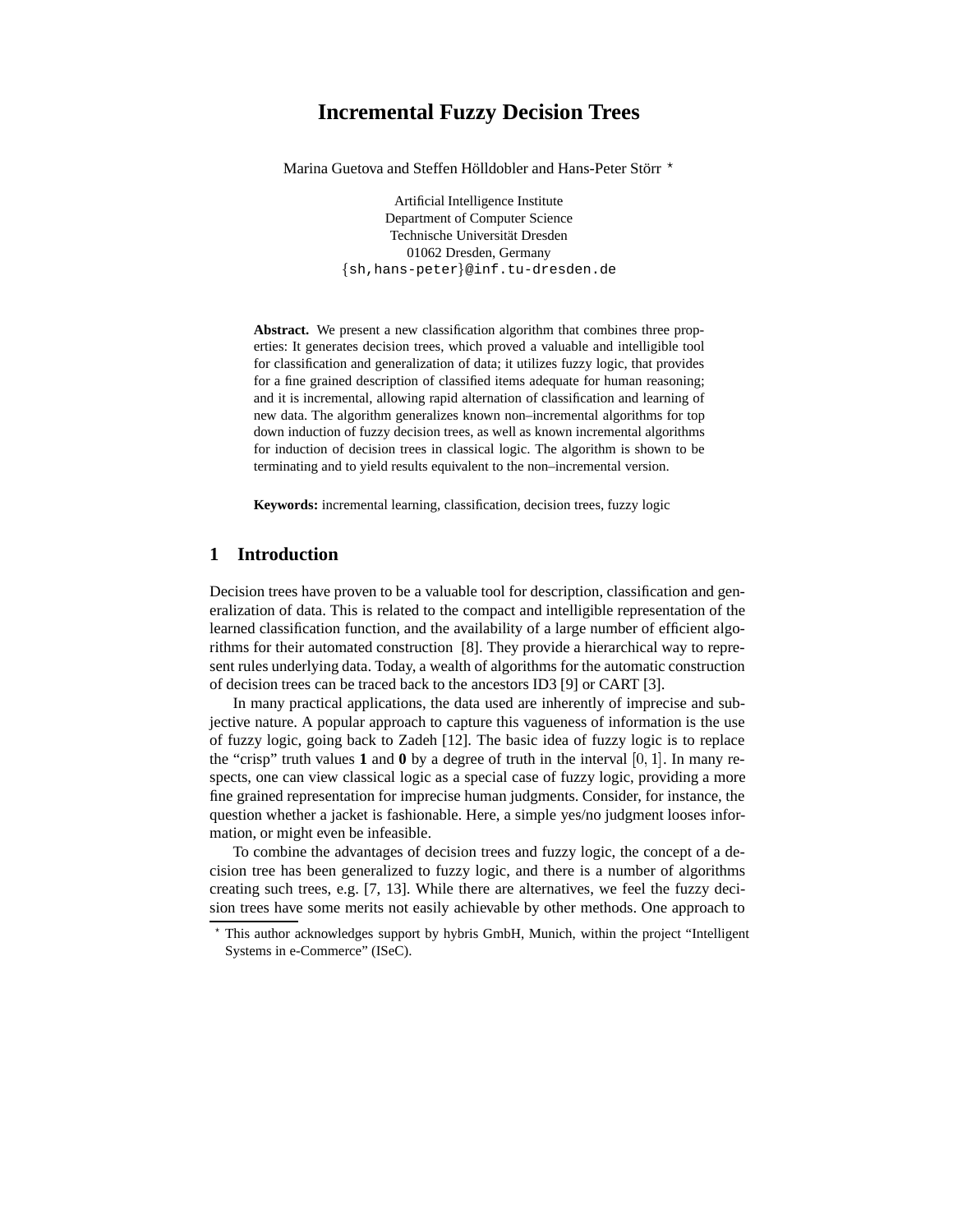eliminate unfortunate need to have only yes/no judgments is the use of continuous attribute values, as done in many algorithms, e.g. Quinlans C4.5 [10]. However, there is a difference what continuous attributes and fuzzy values can naturally express. While decision trees with continuous attributes can capture more fine grained decisions (e.g. "if the attribute temperature is between 25.3 and 27.7 the state is classified as safe"), exactly this expressiveness can turn into a problem, since the algorithm has to determine the split points itself. Fuzzy decision trees do not admit such fine grained distinctions of the fuzzy truth values (which would not be appropriate in our application, anyway), and thus do not have to make the sometimes computational expensive decision between the many possible split points of one continuous attribute. On the other hand, fuzzy logic is able to generalize multi-valued attributes naturally: the value for one attribute, described by a linguistic variable in fuzzy logic, can be chosen freely out of a multidimensional continuum of truth-degrees for all linguistic terms (corresponding to the attributes values) of that linguistic variable. Furthermore, unlike the approaches based on classical logic, a fuzzy decision tree is able to capture degrees of truth in the calculated classification for new examples; "crisp" truth values yielded only after the optional defuzzification.<sup>1</sup>

A complimentary set of approaches is the use of decision trees for probability estimation, as e.g. in CART [3], which can also be viewed as a generalization of the classical logic. We do not have an easy answer to the relation of those to approaches using fuzzy logic; yet we feel in our case fuzzy logic captures better the nature of human intuition: in our example, a jacket cannot be described as fashionable with 30% probability.

To the best of our knowledge, the present algorithms for induction of fuzzy decision trees are non–incremental. However, in many applications the collection of new data and the application of the learned function is intertwined. For instance in our project "Intelligent Systems in e-Commerce" (ISeC) [2] we try to approximate the preferences of the customers using an e-shop online. Each new web page visited by a user is customized to the learned preferences of the user, and each visit of a web page yields new data on the user behavior, which are used to update the preference function memorized for the user. In such an application non–incremental classification algorithms meet their limits, because they have no way to adapt their results to the new data, but rather have to be restarted from scratch. In such an application, incremental algorithms almost always perform better, because they simply adjust their results.

In other words, we are looking for classification algorithms that are (i) based on decision trees, (ii) utilize fuzzy logic, and (iii) are incremental. Surprisingly, there are non–incremental algorithms for fuzzy decision trees [7, 13], and incremental algorithms for decision trees [11], but we have found no algorithm that satisfies all three properties. The work presented in this paper is an attempt to fill this gap.

<sup>&</sup>lt;sup>1</sup> An interesting approach that has been suggested, is to to break examples into fractional examples (as used in C4.5 to deal with unknown attributes) capturing the different attribute values. Under some circumstances this can lead to similar results as the fuzzy decision trees, but the number of fractional examples needed is exponential in the number of attributes an example is split on.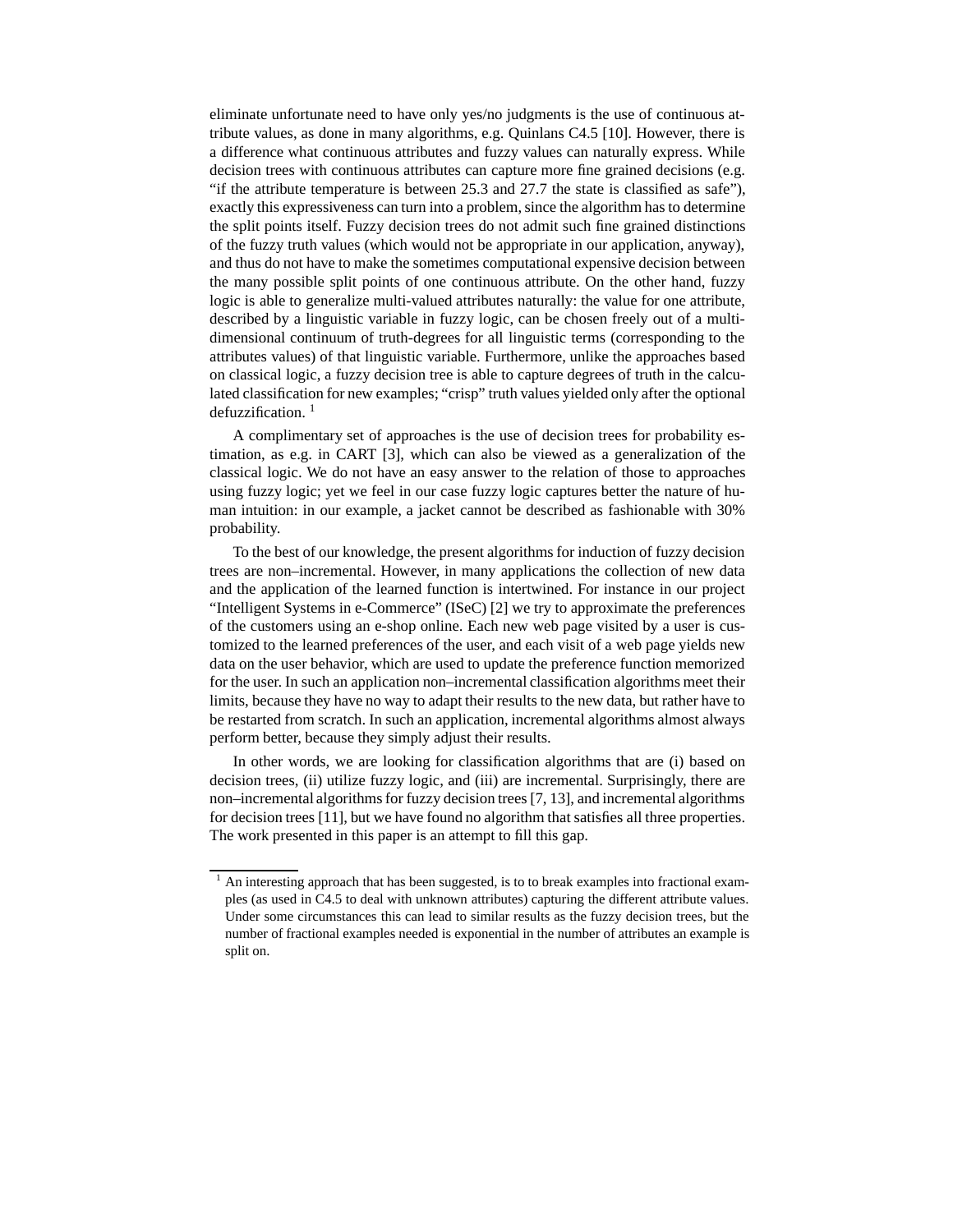This paper discusses the general ideas underlying our algorithm for incremental induction of fuzzy decision trees (IIFDT). In [5] the algorithms are presented in more detail. Moreover it contains the proofs which are omitted for space reasons.

After introducing our notation in Section 2, we will shortly present the concept of decision trees based on fuzzy logic (Section 3). Starting from the general idea of top–down induction of such trees (Section 4, based on Janikows FID [7]), we move in Section 5 and 6 to an incremental algorithm along a path similarly to Utgoff et. al.'s algorithm for incremental tree induction in the classical case [11]. Section 7 states our results on termination of the incremental algorithm and on the identity of the decision trees generated by the incremental and non–incremental algorithm. We conclude with a discussion in Section 8.

### **2 Notations**

Let us first introduce some basic notions. A **fuzzy set**  $\mu$  over a set  $\chi$  is a mapping from  $\mathcal X$  into the interval  $[0,1]$  of fuzzy degrees of truth. In this paper, fuzzy sets are denoted by small Greek letters. The **size** of a fuzzy set  $\mu$  over  $\chi$  is defined as  $|\mu| = \sum_{x \in \mathcal{X}} \mu(x)$  . Let U be a universe of examples. A **condition** is a fuzzy set over  $U$ . This generalizes the concept of attribute–value pairs often used for describing the examples: to each attribute–value pair  $(a, v)$  corresponds a fuzzy set  $\mu_{a, v}$  that specifies the degree  $\mu_{a,v}(e)$  an example e is described by the attribute–value pair  $(a, v)$ . In the terminology of fuzzy logic, an attribute corresponds to a linguistic variable, and a value to a linguistic term. But we do not use these notions here explicitly. Because we use only binary tests in this paper, we write, e.g.,  $\mu_{\text{technical}}$  and  $\overline{\mu_{\text{technical}}}$  instead of  $\mu_{technical,true}$  and  $\mu_{technical>false}$ .

A learning/classification task consists of a finite *set of training examples*  $\mathcal{L} \subseteq \mathcal{U}$ , a finite set  $T$  of conditions that can be used to describe examples, a finite set of classes  $C$ , and a (partially known) mapping  $\chi : \mathcal{U} \to \mathcal{C}$  called *classification function*, that defines for each example  $e \in \mathcal{L}$  a class  $\chi(e)$ . The goal of a learning algorithm is to generate an internal representation describing the set of training examples, e.g. a decision tree. This representation can be used to predict the class of new examples, i.e. examples which are not in  $\mathcal L$  and for which c is unknown. The goal is usually to reach a good generalization, i.e. that the classes of unseen examples will be predicted with a good accuracy.

*Example 1. Suppose a user is given some information about products. This information is divided into several parts like a picture*  $e_1$ , *a short texts*  $e_2$  *describing features of the* product, a text  $e_3$  representing details etc. The user gives positive/negative feedback on *her interest in that particular piece of information. For example, if an image is presented and the user enlarges it, then the feedback concerning the image is positive. A second click on the image can shrink the image again, indicating negative interest. Likewise, a text can be decollapsed from its headline / collapsed into its headline by a single mouseclick, notifying the system about the interest of the user in that text. We aim to get an internal representation of the users' preferences in order to estimate her interest before presenting a new piece of information, such that we can prefer information likely to be relevant for her in the presentation.*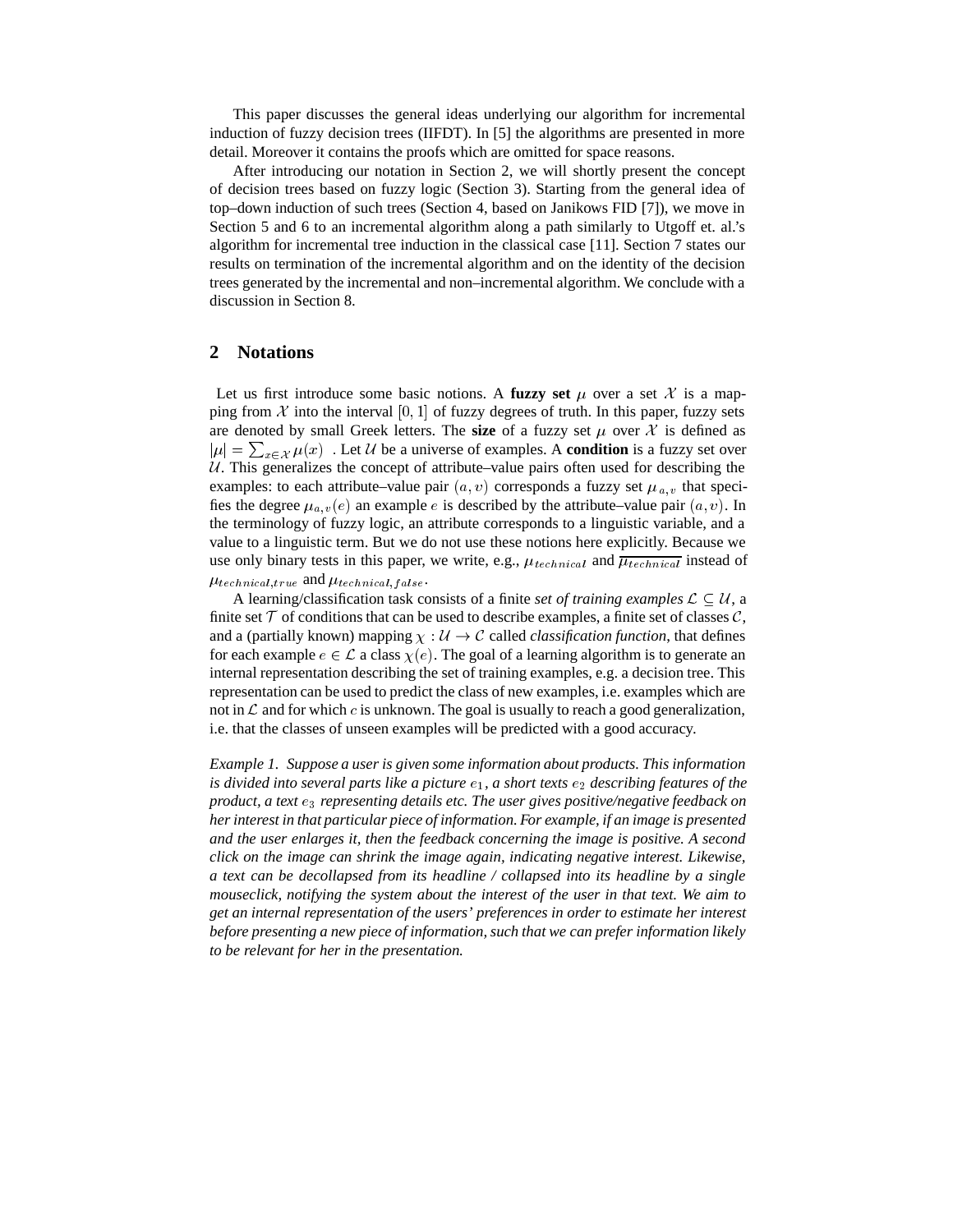

**Fig. 1.** A decision tree specifying the interests of the user in Example 1 considering  $e_1, e_2, e_3$ . How such a tree is calculated will become apparent later.

*If she is not interested in images, and weakly prefers technical information, we could have the following learning problem:*

| $\mathcal{U} = \{e_1, e_2, e_3, \dots\}$ |  |                                                                                     |     |           |  |  |  |  |  |
|------------------------------------------|--|-------------------------------------------------------------------------------------|-----|-----------|--|--|--|--|--|
| $C = \{positive, negative\}$             |  |                                                                                     |     |           |  |  |  |  |  |
|                                          |  | $e \left[ \mu_{image}(e) \right] \mu_{technical}(e) \left[ \mu_{design}(e) \right]$ |     | $\chi(e)$ |  |  |  |  |  |
| $e_1$                                    |  | 0.5                                                                                 | 0.4 | negative  |  |  |  |  |  |
| $e_2$                                    |  | 0.6                                                                                 | 0.6 | negative  |  |  |  |  |  |
| $e_3$                                    |  | 0.8                                                                                 | 0.5 | positive  |  |  |  |  |  |
| $\vdots$                                 |  |                                                                                     |     |           |  |  |  |  |  |
|                                          |  |                                                                                     |     |           |  |  |  |  |  |

Finally, let us introduce some operations of fuzzy logic. Here, the operations corresponding to the classical conjunction, disjunction, and negation are the t-norm  $\top$ , the t-conorm  $\perp$  and the complement  $\overline{\phantom{a}}$ . In fuzzy logic, these functions can be chosen freely as long as they satisfy some technical conditions. As a requirement for our algorithm we restrict ourselves to the widely used so called algebraic norms

$$
\top(x,y) = x * y \qquad \qquad \bot(x,y) = x + y - x * y
$$

and the complement  $\overline{x} = 1 - x$ , where  $*, +, -$  are the usual multiplication, addition and subtraction operations on real numbers.

The fuzzy operators are generalized to the operators  $\cap$ ,  $\cup$  and  $\overline{\hspace{1cm}}$  on fuzzy sets by applying the operators  $\top$ ,  $\bot$  and  $\top$  point–wise. Because they are commutative and associative, they can be extended to an arbitrary number of arguments. For more information about fuzzy logic the reader is referred to the widely available literature, e.g. [4].

# **3 Fuzzy Decision Trees**

A *fuzzy decision tree* (see e.g. Fig. 1) is a tree structure where every edge is annotated with a condition, and every leaf is annotated with a fuzzy set over  $C$ . For conciseness,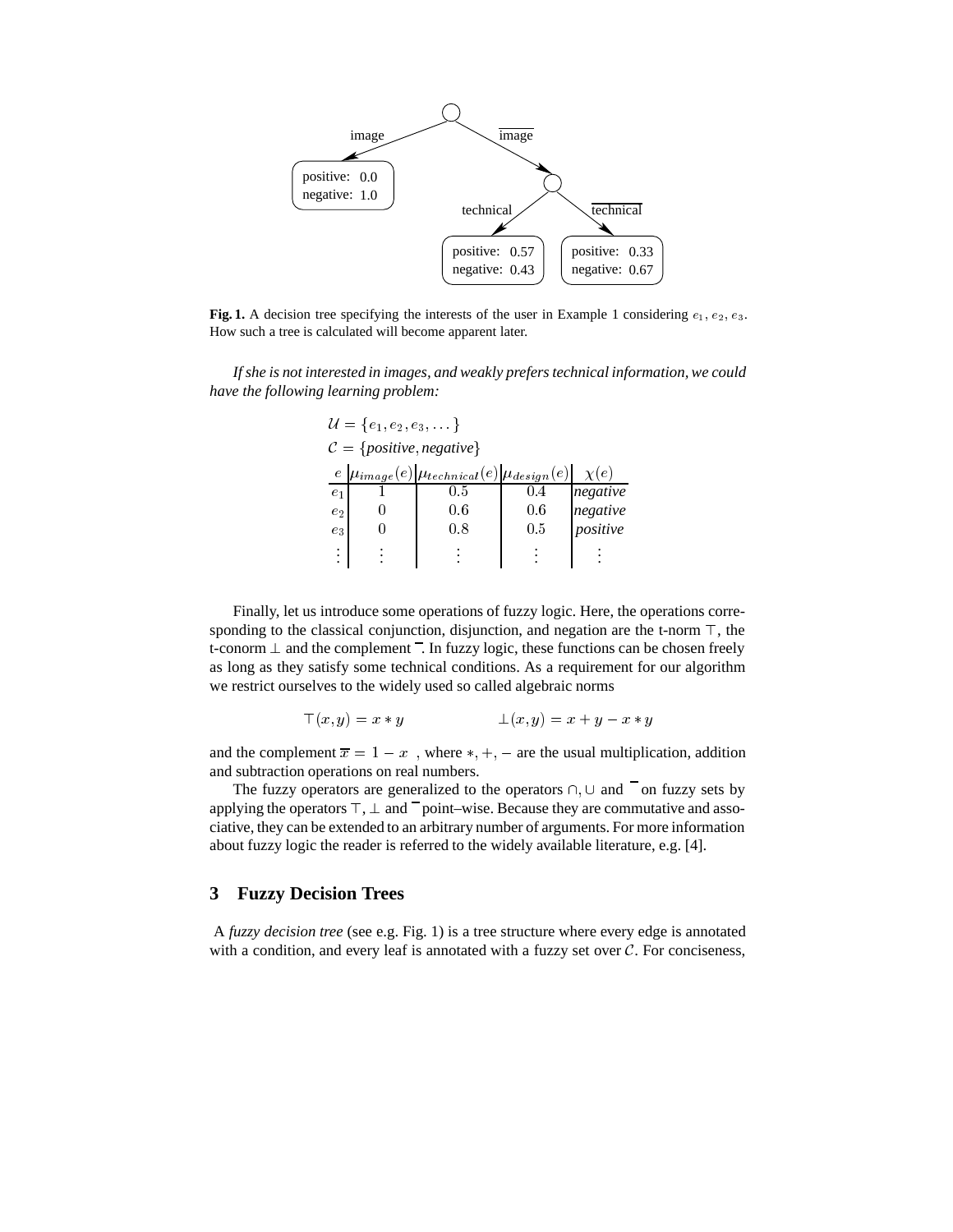we consider only binary trees in this paper, where one of the conditions at the outgoing edges of a node is chosen from  $T$  (we speak of the **test condition** of the node), and the condition at the other outgoing edge is the negation of the test condition. The restriction to binary trees is lifted in [5]. A further restriction is that each condition is used at most once in each path from root to leaf.

Consider a path from the root to a leaf of the tree. Intuitively, such a path can be interpreted as follows: whenever an example fulfills the conditions the edges of a path are annotated with, we expect the example to belong to the classes according to the fuzzy set the leaf is annotated with. E.g., in Fig. 1 along the edges labelled image and technical gives us a clue, that the interest of the user in non–technical images is classified to positive with a degree of truth  $0.57$  and negative with a degree of truth  $0.43$ . One should observe that unlike in decision trees based on classical logic, the conditions on the outgoing edges of a node are not necessarily mutually exclusive: e.g. an example can be both technical and non–technical to a non–zero degree of truth. So we have to combine the clues given by all paths into one final result. There is a variety of methods to accomplish this [7]. In this paper, we compute the weighted average of the fuzzy sets the leafs are annotated with, where each fuzzy set is weighted by the degree the example belongs to the conjunction of the conditions on the edges of the path. After presenting this formally, we will discuss an example. One should observe that CLASSIFY yields a fuzzy degree of truth as value; if a crisp output value is desired one can apply any of the well–known defuzzification methods [4], e.g. take the class with the highest truth value.

*Example (1 continued).* We classify an example

|  | $e\left[\mu_{image}(e)\right]\mu_{technical}(e)\left[\mu_{design}\right]$ |  |
|--|---------------------------------------------------------------------------|--|
|  | 03                                                                        |  |

according to the fuzzy decision tree in Fig. 1:

| Path            | leaf annotation |                               | weight $\top$ (weight, annotation)                                                                                                                 |
|-----------------|-----------------|-------------------------------|----------------------------------------------------------------------------------------------------------------------------------------------------|
|                 |                 |                               |                                                                                                                                                    |
|                 |                 |                               | $\boxed{\frac{\{(pos, 0.0), (neg, 1.0)\}}{\text{image, technical}\{(pos, 0.57), (neg, 0.43)\}\bigcap\{ (pos, 0.3)\}\{(pos, 0.17), (neg, 0.13)\}}}$ |
|                 |                 |                               | $\overline{\text{image}}, \overline{\text{technical}} \{ (pos, 0.33), (neg, 0.67) \}   \tau(1, 0.7)   \{ (pos, 0.23), (neg, 0.47) \}$              |
| $CLASSIFY(e_c)$ |                 | $\{(pos, 0.4), (neg, 0.6)\}\$ |                                                                                                                                                    |

The example is estimated negative to a truth degree  $0.6$ . Thus, the corresponding text would be shown in collapsed form.

### **4 Induction of Fuzzy Decision Trees (FID )**

Suppose we have a set of training examples  $\mathcal{L}$ , and we want to construct a fuzzy decision tree classifying those examples. Similarly to ID3, Janikow describes a process of topdown induction of the tree [7]. The main idea is to partition a fuzzy set of training examples according to a heuristically chosen condition recursively, until the remaining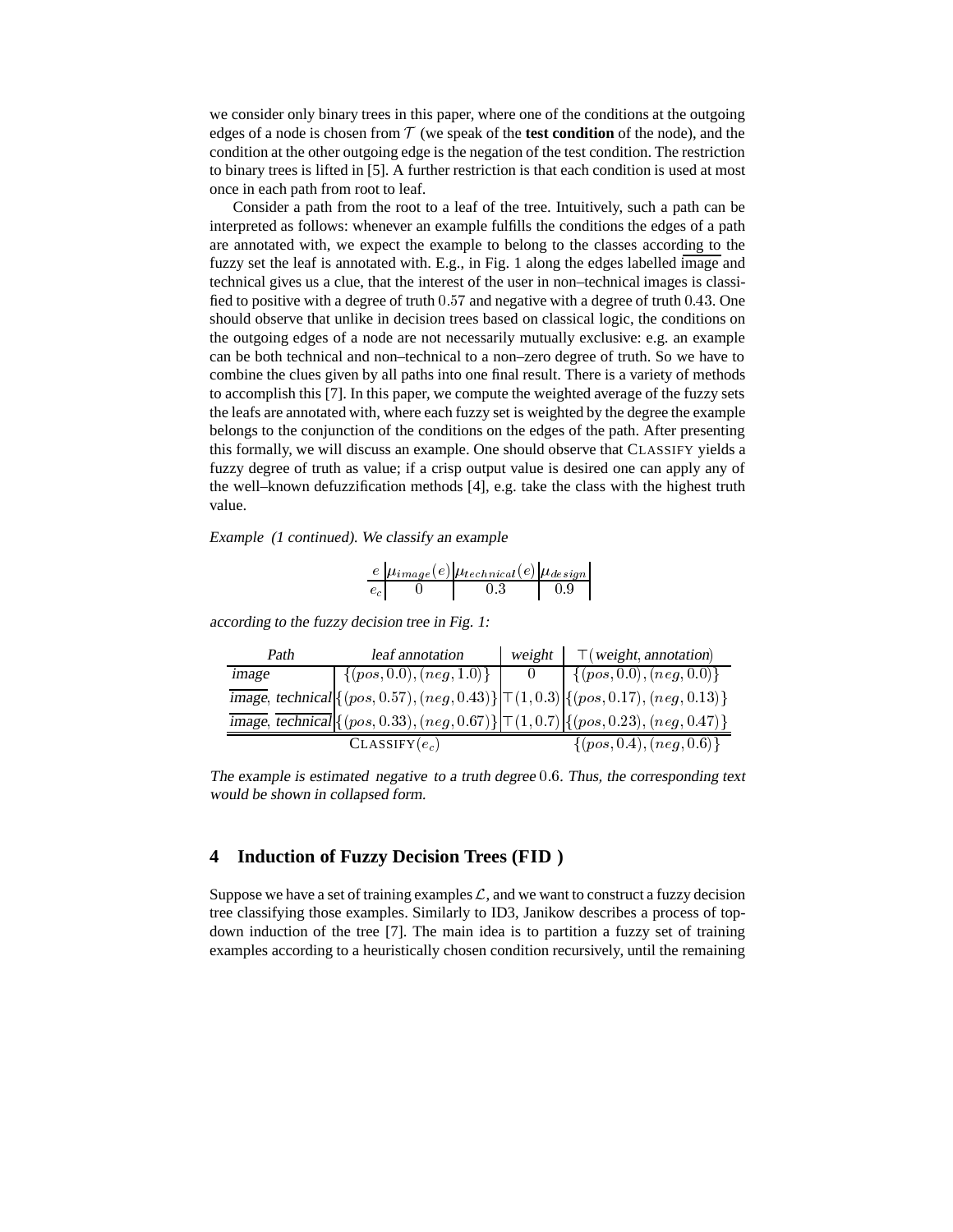$CLASSIFY(e)$ :

$$
\text{CLASSIFY}(e) = \sum_{\text{paths } \langle \theta_1, \ldots, \theta_i, \gamma \rangle \text{ in tree}} \top(\theta_1(e), \ldots, \theta_i(e)) \cdot \gamma ,
$$

where a path (from root to leaf) is denoted by a vector  $\langle \theta_1, \ldots, \theta_i, \gamma \rangle$  of the conditions  $\theta_1, \ldots, \theta_i$  the edges of the path are annotated with and the fuzzy set  $\gamma$  the leaf of this path is annotated with. The scalar multiplication and sum are element-wise.

#### **Fig. 2.** Algorithmus CLASSIFY

parts satisfy a pruning criterion, e.g. are either largely of one class, or of negible size. The partitioning is then represented as a tree.

One should observe, that partitioning a set in the context of fuzzy logic does not necessarily mean that each example occurs in only one of the partitions to a nonzero degree. E.g. the fuzzy set  $\lambda = \{(e_1, 0), (e_2, 1), (e_3, 1)\}\$  partitioned by the condition  $\mu_{technical}$  and  $\overline{\mu_{technical}}$  yields the partitions

$$
\lambda \cap \mu_{technical} = \{ (e_1, 0), (e_2, 0.6), (e_3, 0.8) \}
$$
  

$$
\lambda \cap \mu_{technical} = \{ (e_1, 0), (e_2, 0.4), (e_3, 0.2) \}.
$$

 $\mathbb{R}^2$ 

The basic idea behind the partitioning process is to reach partitions in which the vast majority of the examples belongs to only one class, i.e. the partition is "pure". Thus, if an example of unknown class belongs to such a partition, one can safely assume it is of the class the majority is in. A widely used idea to reach this goal quickly is to select a condition  $\theta$  in each step such that the resulting partitions are as pure as possible. One measure for this "purity" of a partition  $\lambda$  is the information theoretic **information content** of the distribution of the classes in a fuzzy set  $\lambda$  of examples: <sup>2</sup>

$$
IC(\lambda) = -\sum_{c \in C} \left[ \frac{|\lambda \cap \mu_c|}{|\lambda|} \log_2 \left( \frac{|\lambda \cap \mu_c|}{|\lambda|} \right) \right] ,
$$

where  $\mu_c = \{(e,1) \mid e \in \mathcal{U} \land \chi(e) = c\} \cup \{(e,0) \mid e \in \mathcal{U} \land \chi(e) \neq c\}.$ 

Because the algorithm divides the set of training examples in each step in two partitions of in general different size, we can estimate the heuristic quality of the division by a condition  $\theta$  as the weighted mean of the information contents of both partitions weighted by the partition size:

$$
ICW(\lambda, \theta) = \frac{|\lambda \cap \theta|}{|\lambda|} IC(\lambda \cap \theta) + \frac{|\lambda \cap \overline{\theta}|}{|\lambda|} IC(\lambda \cap \overline{\theta}).
$$

<sup>&</sup>lt;sup>2</sup> Strictly speaking, this is not the information content, because the information content is calculated from probabilities, not from fuzzy truth degrees. However, the discussed heuristic is in close analogy to the information gain heuristic in the classical case, so this name is used here as well.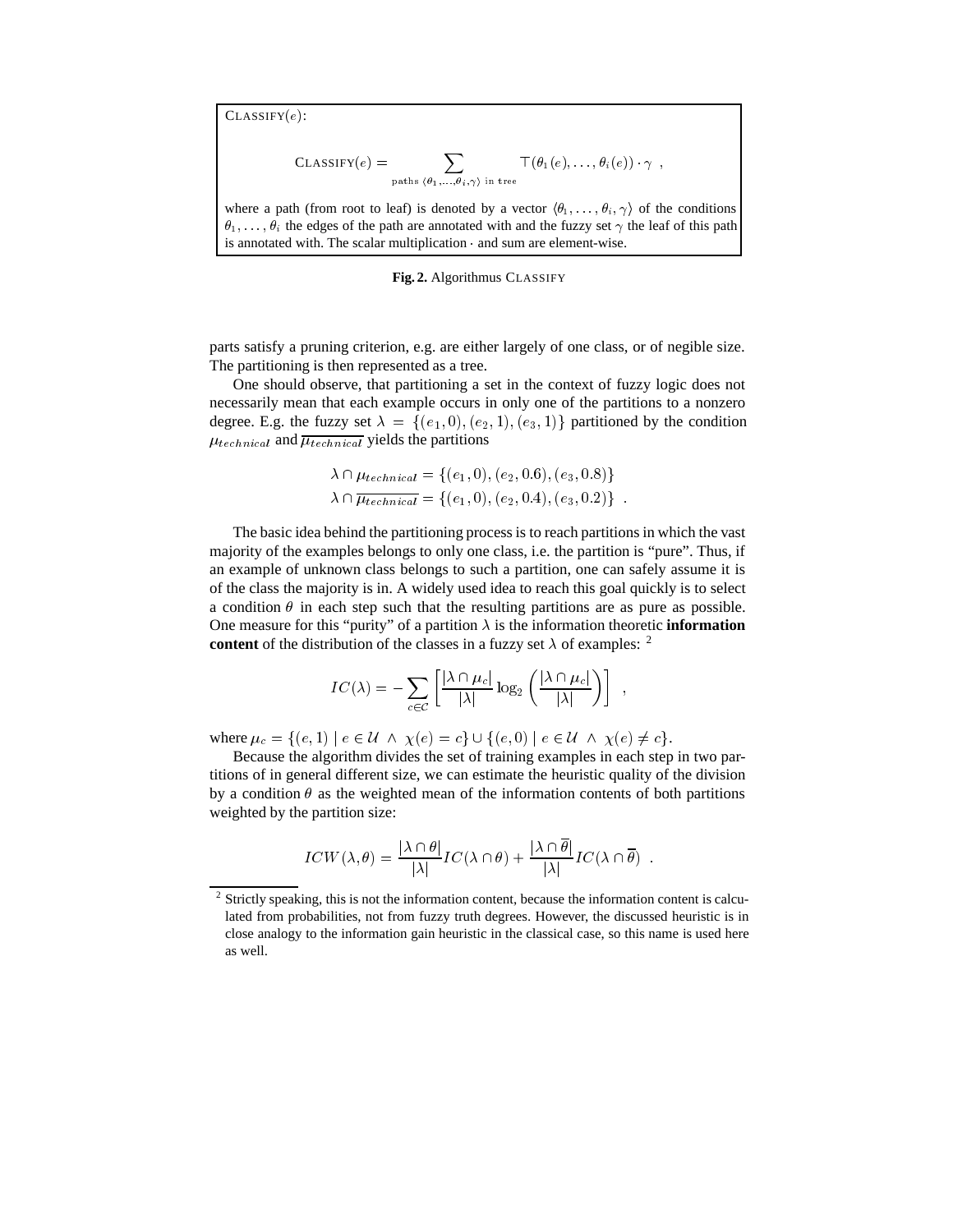FID  $(\lambda, \chi, \mathcal{T})$ :

**parameters:** a fuzzy set of examples  $\lambda$ , a classification function  $\chi$ , a set of conditions  $\mathcal{T}$ . **implicit parameters:** test selection heuristic  $H$  and pruning criterion  $P$ **returns** a fuzzy decision tree

**When the pruning criterion**  $P$  is met, return a leaf annotated with a fuzzy set  $\gamma$  representing the distribution of the classes in  $\lambda$ :

$$
\gamma = \Bigl\{\sum_{e \in \mathcal{L}} \top (\mu_c(e), \lambda(e)) \Bigm| c \in \mathcal{C}\Bigr\}
$$

**else** Choose condition  $\theta$  from  $\mathcal T$  according to a heuristic  $H$ , and return tree:

**Fig. 3.** Algorithm FID

FID  $(\lambda \cap \theta, \chi, \mathcal{T})$ 

 $\setminus \{\theta\}$ 

FID  $(\lambda \cap \overline{\theta})$ 

-

 -

The basic idea of the so called **information gain heuristic** is choose the condition  $\theta$  for partitioning  $\lambda$  that has the lowest weighted information content  $ICW(\lambda, \theta)$ .

Only one more ingredient is missing to formally define the algorithm FID for generation of fuzzy decision trees: we need to specify when to stop the partitioning. This is the task of a **pruning criterion**. In this paper we use a criterion that is fulfilled if the size  $|\lambda|$  of the partition is below 1.5 or if more than 90% of the examples of the partition belong to one class. Both the pruning criterion and the heuristic need to be fixed during the lifetime of a tree, so we just mention these as implicit parameters in the algorithms.

In this algorithm, as well as in most of the algorithms discussed later, the restriction that in each path from root to leaf each condition occurs only once is ensured by choosing the tests from the parameter  $\mathcal T$ , that contains all conditions that may still be used in the subtree we are about to construct or modify. In the recursive calls this parameter is adjusted accordingly. The reader is invited to verify that FID called with the set of training examples  $\lambda = \{(e_1, 1), (e_2, 1), (e_3, 1)\}\$ , the information gain heuristic, the mentioned pruning criterion, and  $\chi$  and  $\tau$  chosen according to Example 1 yields the decision tree shown in Fig. 1.

The algorithm FID is by design a generalization of ID3: if all degrees of truth are 0 or 1, FID yields the same tree as ID3, and CLASSIFY returns the same classification result for new examples as the classification procedure of ID3. Note that the selection of a test condition is a computationally quite expensive process for large sets of training examples, because one has to calculate  $|\lambda|, |\lambda \cap \mu_c|, |\lambda \cap \theta|$  and  $|\lambda \cap \mu_c \cap \theta|$  for all  $c \in \mathcal{C}$  and all conditions  $\theta \in \mathcal{T}$ . This will be one of the crucial points to consider in the incremental version.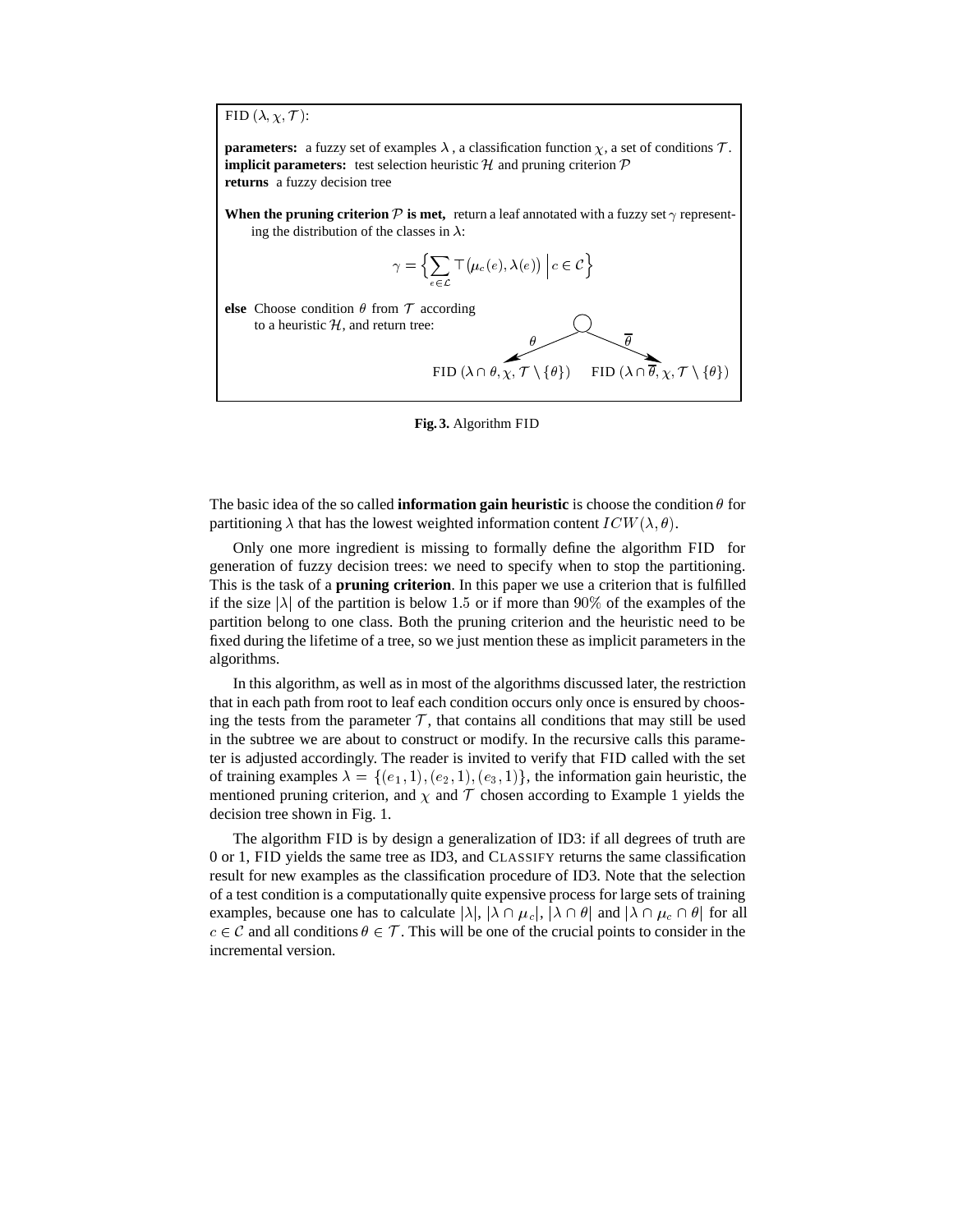# **5 Incremental Induction**

Imagine we have a tree t constructed from a training set  $\lambda$ . Now we get new information and build a new tree t' that is based on a new training set  $\lambda'$  containing  $\lambda$  and a couple of new training examples. Comparing the two trees, two things may occur. First, the annotated class distributions may change, and second, the structure of the tree may change. We follow [11] that proposes to separate these changes explicitly.

In a first step, we just adapt the annotations on the tree according to the new examples without changing the structure of the tree, except turning leafs into subtrees when the pruning criterion is no longer met. Thus, the new examples are taken into considerations without computationally expensive recalculations of the tree. However, because the conditions at the inner tree nodes are not changed in this scheme, these will not necessarily be the conditions the heuristic would choose at that point if the tree was constructed with FID . So we can expect, that the tree has more nodes than necessary, and that the ability of the tree to capture the essence of the classification function will suffer. Thus, the ability to generalize the received information to classify new, unseen, examples will decrease. So we have to perform a second step once in a while, that corrects these shortcomings and ensures that the test condition at each inner node is the one the used heuristic recommends.

Our algorithm consists of four recursive procedures used to perform various tasks in updating the fuzzy decision tree. For the first step, ADDEXAMPLE performs the discussed adding of new examples without changing the structure of the tree. For the second step, OPTIMIZE checks whether structure changes in the tree are necessary, and performs the necessary changes in the tree. OPTIMIZE itself uses a procedure TRANSPOSE for swapping nodes in a subtree such that the conditions on the top node of the subtree are as desired. These procedures are discussed in the next section after some preliminary considerations. Additionally, the procedure CLASSIFY (already described in Fig. 2) can be used to estimate the class of unseen examples based on the tree.

In practice, calls to ADDEXAMPLE, OPTIMIZE and CLASSIFY can be freely mixed. For testing purposes, as discussed later, we repeatedly apply the following learning regime:

- 1. Learn  $u$  new examples with ADDEXAMPLE.
- 2. Call OPTIMIZE if the last optimization was at least  $v$  learned examples ago.
- 3. Classify  $w$  examples with CLASSIFY.

with the parameters, say,  $u = 5$ ,  $v = 50$ ,  $w = 5$ .

### **6 Restructuring the Tree**

After adding new examples to the tree the split conditions are likely to be no longer **optimal** in the sense that they are the condition chosen by the given heuristic. Thus, we have (i) to find out what the best split condition is at each node, and (ii) to change the tree accordingly. As discussed before, computing the heuristic is a computationally expensive process. In the context of classical decision trees, [11] suggests to memorize the values needed to calculate the heuristics at each node of the tree, such that they need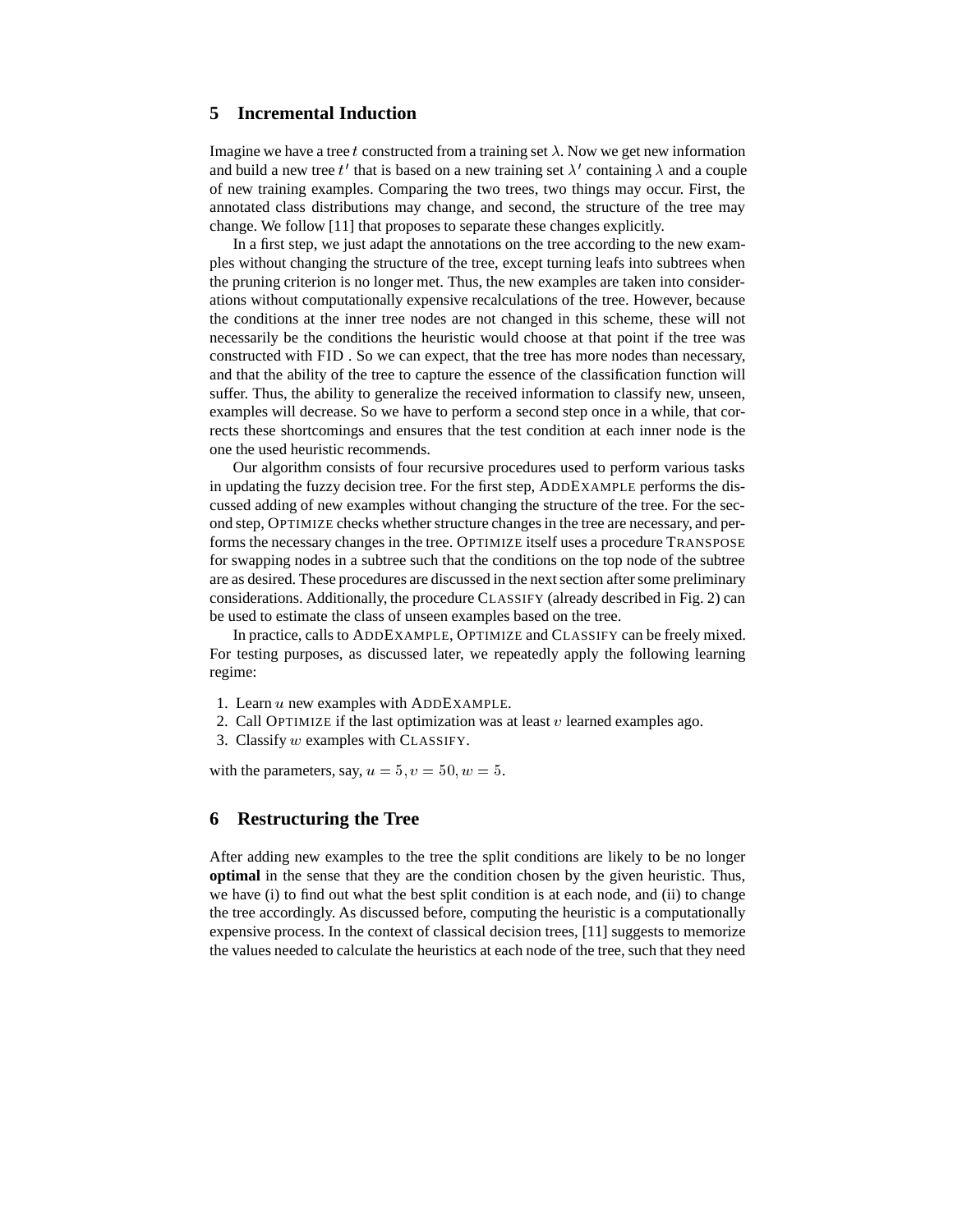not to be recalculated every time the condition is checked. These values are updated each time a new example is added, or the tree structure is changed. We adopt this idea for fuzzy decision trees as well. For the calculation of the information gain heuristic or a similar heuristic this concerns the values  $|\lambda_t|, |\lambda_t \cap \mu_c|, |\lambda_t \cap \theta|$  and  $|\lambda_t \cap \mu_c \cap \theta|$ for all  $c \in \mathcal{C}$  and all conditions  $\theta \in \mathcal{T}$ , where  $\lambda_t$  is the partition of the fuzzy set  $\lambda$  of training examples added so far, that corresponds to each node  $t$ . I.e.:

$$
\lambda_t = \lambda \cap \theta_1 \cap \cdots \cap \theta_i \tag{1}
$$

where  $\theta_1, \ldots, \theta_i$  are the conditions the edges along the path from root to t are labelled with. To put it differently - on each node we do some bookkeeping on the set of training examples added to the subtree below that node, such that the heuristics can be calculated more efficiently.

As an addition in every node there is a *dirty* flag, that is set whenever this bookkeeping information that node is changed. As a consequence, the algorithm can skip checking the test condition of a node for optimality whenever the dirty flag is not set. Furthermore, the set  $\lambda_t$  needs to be memorized at each leaf node at the tree, because the leaf might be replaced by a subtree later on.

So we introduce the new concept of an **incremental fuzzy decision tree**: a fuzzy decision tree augmented with the data discussed in the previous paragraphs. For brevity, we will call these decision trees if the meaning is clear from context. A node is called **correct**, if the memorized information, that is updated by the algorithm, is equal to the values according to the definition above.

The job of the first algorithm in the suite, ADDEXAMPLE, is mostly to recursively update the memorized values at the fuzzy decision tree. If the pruning criterion is no longer met at a leaf node, the leaf node is split, so that the tree can grow to accomodate new information. In Fig. 4 the algorithm ADDEXAMPLE is given in detail.

*Example (1 continued).* Starting with an empty tree t, we get after adding examples  $e_1, e_2$  and  $e_3$  an incremental fuzzy tree like Fig. 1. (We leave out the memorized data for clarity.) Let us add <sup>a</sup> further example to the tree.

$$
\frac{e\ \mu_{image}(e)\ \mu_{technical}(e)\ \mu_{design} \mid \chi(e)}{1 \quad 0.7 \quad 0.4 \quad positive}
$$

The call ADDEXAMPLE $(t, e_4, 1, \chi, \mathcal{T})$  modifies t to the following tree:

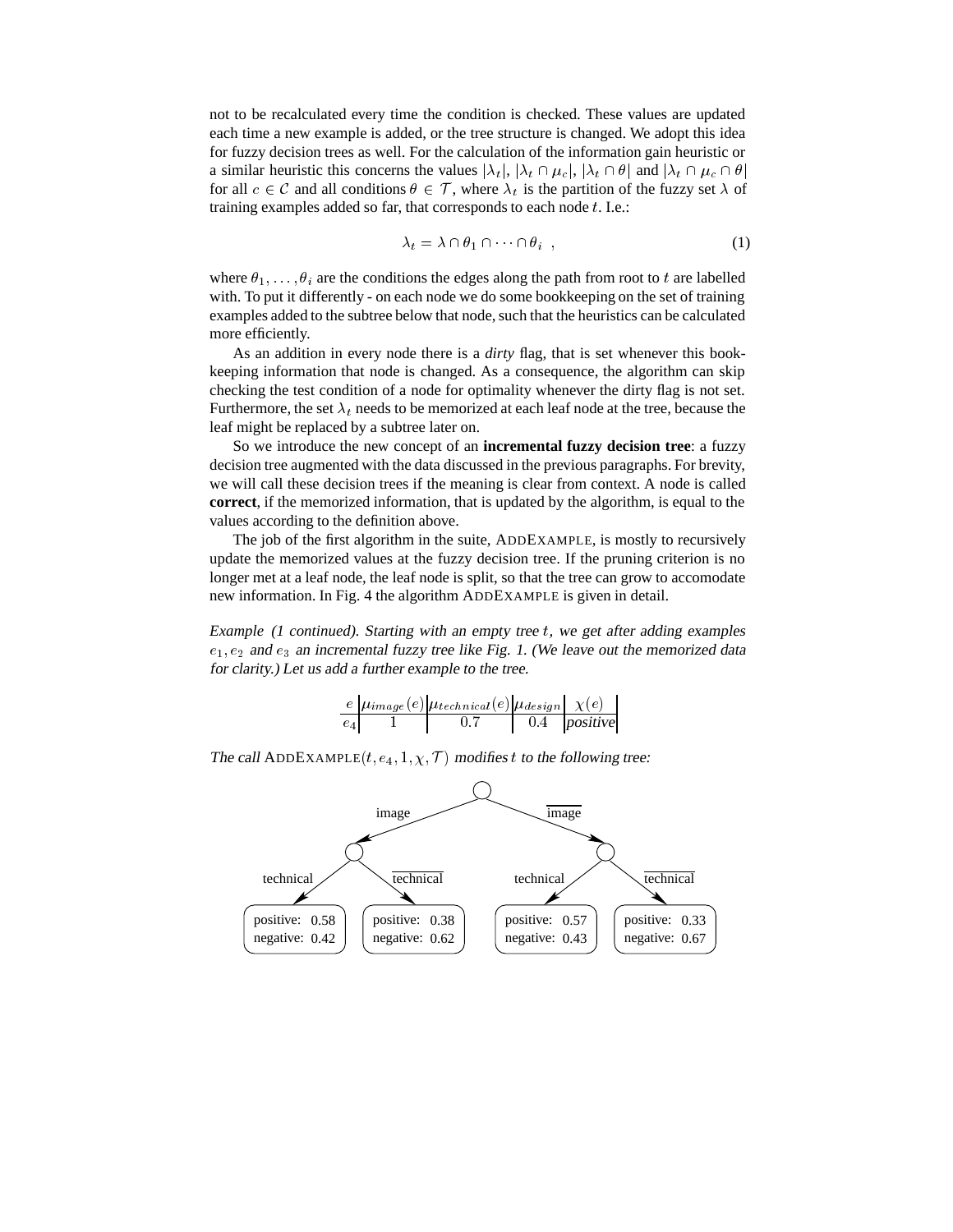ADDEXAMPLE $(t, e, m, \chi, \mathcal{T})$ :

**parameters:** A fuzzy decision tree with root node  $t$ , an example  $e$  and its membership value m to the tree, a classification function  $\chi$ , aand set of conditions  $\mathcal{T}$ . **implicit parameters:** test selection heuristic  $H$  and pruning criterion  $P$ . **effect:** Modifies  $t$  such that it takes  $e$  into account.  $-$  If  $m = 0$  return.  $-$  If t is an inner node with edges marked  $\theta$  and  $\theta$  leading to subtrees  $t_i$  and  $t_r$  then • update Node  $t$  with  $e$  and  $m$ . • ADDEXAMPLE $(t_r, e, \top(m, \theta(e)), \chi, \mathcal{T} \setminus \{\theta\})$ • ADDEXAMPLE $(t_l, e, \top(m, \theta(e)), \chi, \mathcal{T} \setminus \{\theta\})$ **–** else

• update memorized information at Node  $t$  with  $e$  and  $m$ 

- If pruning criterion is *not* met (anymore) and  $\mathcal{T} \neq \emptyset$ :
	- $*$  Choose condition  $\theta$  from  $\mathcal T$  according to heuristig  $\mathcal H$
	- \* Replace t by an empty tree of depth 1 with edges labelled  $\theta$  and  $\theta$  and add the examples memorized on  $t$  one by one with ADDEXAMPLE.



The left node was transformed to <sup>a</sup> subtree, because it did no longer fulfill the pruning criterion.

The task of TRANSPOSE is to ensure that the condition at the root node of a subtree t is the condition  $\theta$ . This is done in two steps.

First, we ensure that the nodes at the 2nd level of subtree  $t$  have the test condition  $\theta$ . If they are leafs, this is done by constructing an empty tree of depth 1 with the test condition  $\theta$  (i.e. a tree, where all memorized values are set to 0), and adding the examples memorized at the leaf to this new subtree with ADDEXAMPLE. For the nodes at the 2nd level that are not leaves, we recursively call TRANSPOSE to ensure  $\theta$  is at the top of this subtree.

As a second step, the nodes are transposed as shown in the picture in Fig. 5, such that  $\theta$  is now at the top of the tree. The crucial point is here, that we have to ensure that the information memorized on every node of the tree is correct after this whole process. In the first step, this property is ensured either by ADDEXAMPLE, or by the recursion. (More formally, in the proof of the correctness of TRANSPOSE this serves as the induction assumption.) As the reader can verify, the information memorized on the nodes of the subtrees  $A, B, C, D$  does not change because of the transposition since the set conditions on the path to the tree root does not change; neither does the memorized information at t. Unfortunately, the nodes  $t_1$  and  $t_2$  need further consideration, because both get new children.

Our scheme of memorizing the values needed to calculate the heuristic has the advantage that we usually do not need to go through all learned examples when restructuring a tree. We want to keep that advantage in this case as well. Here, the choice of the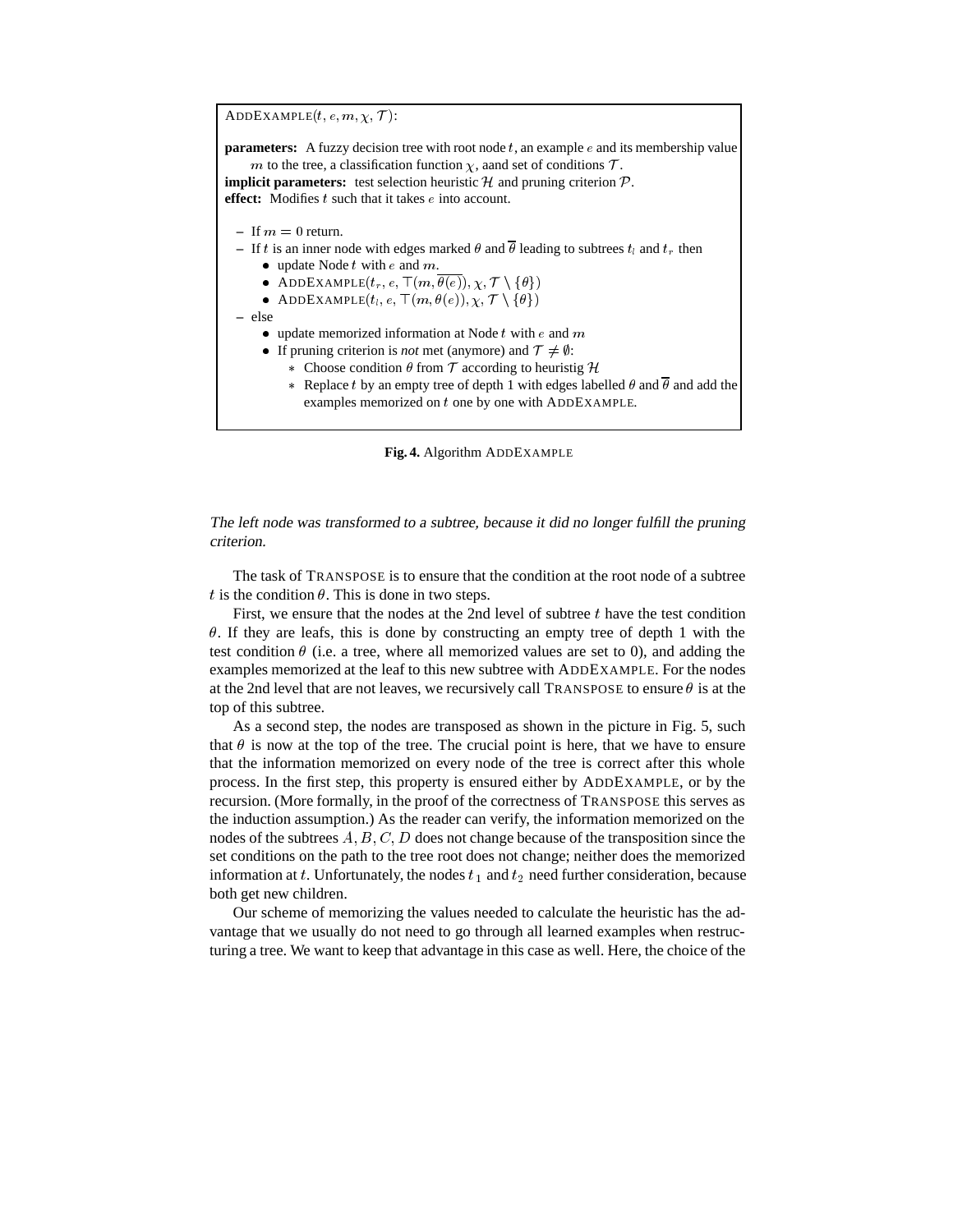$extbf{Transpose}(t, \theta, \mathcal{T})$ :

**parameters:** A fuzzy decision tree  $t$  and a condition  $\theta$ . **implicit parameters:** test selection heuristic  $H$  and pruning criterion  $P$ **returns:** A fuzzy decision tree, where the edges of the top node are labelled with  $\theta$  and  $\theta$ . - If t is an inner node with edges marked  $\theta$  and  $\overline{\theta}$  return t.  $\overline{\phantom{a}}$  For each child node  $t'$  of the root node of  $t$  do: If t' is a leaf, replace it by an empty tree of depth 1 with edges labelled  $\theta$  and  $\theta$  and  $\theta$ add the examples memorized on  $t'$  one by one with ADDEXAMPLE, • else  $t' := \text{Transpose}(t', \theta, \mathcal{T} \setminus \{\theta\}).$  $-$  Swap subtrees and conditions in  $t$  as follows:  $\, {\bf B} \setminus \, \big/ {\bf D} \,$  $\sigma$  /  $\sigma$  $\langle A \rangle$   $\langle B \rangle$   $\langle C \rangle$   $\langle D \rangle$   $\langle A \rangle$   $\langle C \rangle$   $\mathsf{C}\setminus\sqrt{\mathsf{D}}$   $-1$  ,  $-1$  ,  $-1$  ,  $-1$  ,  $-1$  ,  $-1$  ,  $-1$  ,  $-1$  ,  $-1$  ,  $-1$  ,  $-1$  ,  $-1$  ,  $-1$  ,  $-1$  ,  $-1$  ,  $-1$  ,  $-1$  ,  $-1$  ,  $-1$  ,  $-1$  ,  $-1$  ,  $-1$  ,  $-1$  ,  $-1$  ,  $-1$  ,  $-1$  ,  $-1$  ,  $-1$  ,  $-1$  ,  $-1$  ,  $-1$  ,  $-1$   $t_1$  $\sigma$  /  $\sigma$  - Recalculate memorized values at  $t_1$  resp.  $t_2$  as sum of memorized values at  $A, C$  resp.  $B, D.$  $-$  If any of  $A, B, C$  and  $D$  is an empty leaf, remove it and replace its parent node by its sibling.

**Fig. 5.** Algorithm TRANSPOSE.

algebraic t-norm pays off, because the memorized values at  $t_1$  resp.  $t_2$  are just the sum of the memorized values at the roots of subtrees  $A$  and  $C$  resp.  $B$  and  $D$ . For example:

$$
|\lambda_A| + |\lambda_C| = |\lambda_{t_1} \cap \theta'| + |\lambda_{t_1} \cap \overline{\theta'}|
$$
  
= 
$$
\sum_{e \in \mathcal{U}} \top (\lambda_{t_1}(e), \theta'(e)) + \sum_{e \in \mathcal{U}} \top (\lambda_{t_1}(e), 1 - \theta'(e))
$$
  
= 
$$
\sum_{e \in \mathcal{U}} [\lambda_{t_1}(e) * (\theta'(e) + 1 - \theta'(e))]
$$
  
= 
$$
|\lambda_{t_1}|
$$

Summing up, a formal description of TRANSPOSE is given in Fig. 5.

Last, let us consider the last procedure, OPTIMIZE. Basically, it recursively traverses the tree in preorder, checks whether nodes are optimal (i.e. the test condition is the one chosen by the heuristic) and calls, if needed, TRANSPOSE to change the test conditions. Furthermore, it prunes subtrees if they fulfill the pruning condition. Note that the calculation of the heuristic in each node is computationally much less expensive than in FID because it can rely on the data memorized at the nodes of the incremental fuzzy decision tree. Fig. 6 gives the algorithm in more detail.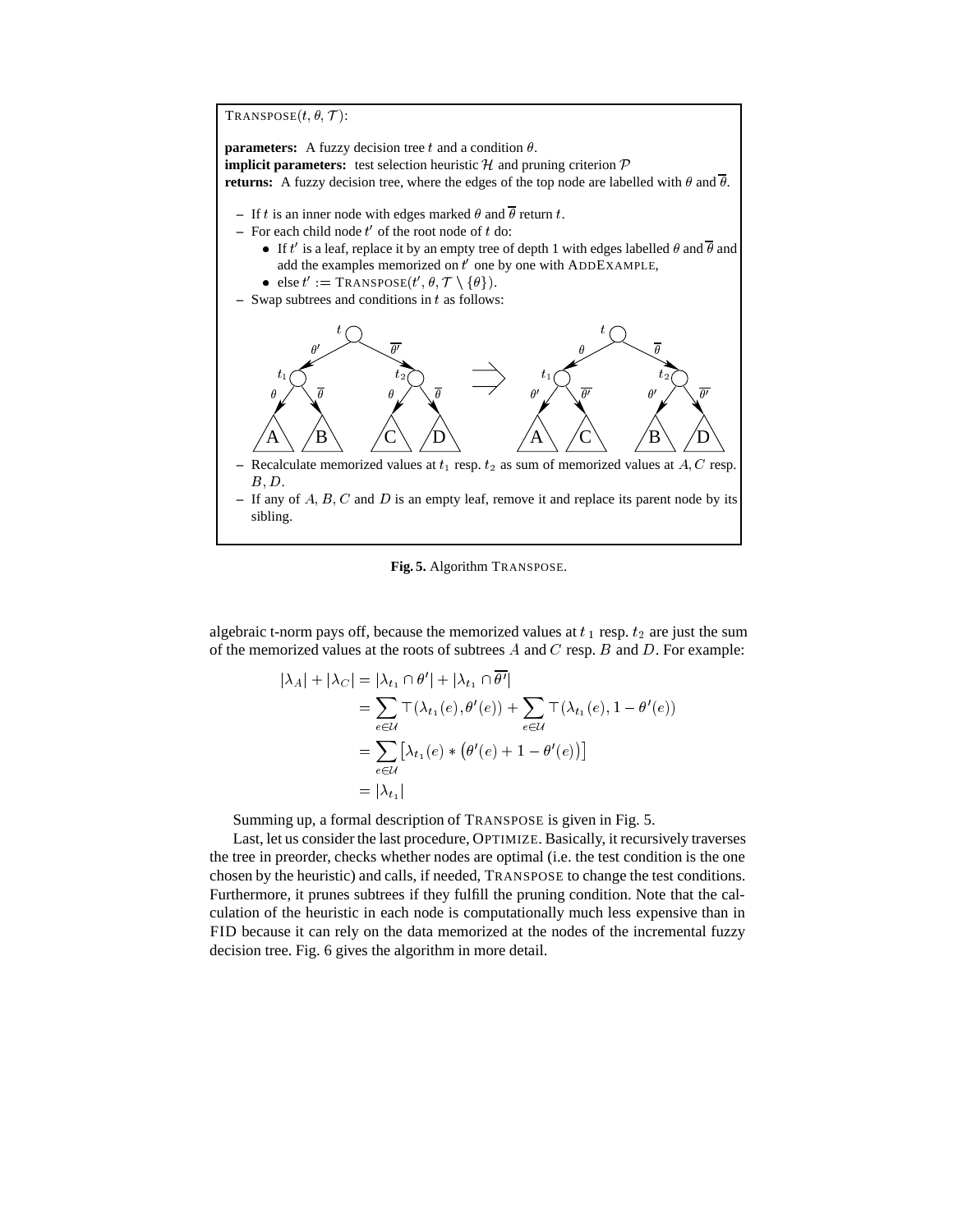

**parameters:** A incremental fuzzy decision tree  $t$ , and a set of conditions  $\mathcal{T}$ . **implicit parameters:** test selection heuristic  $H$  and pruning criterion  $P$ . **returns:** A fuzzy decision tree, where the conditions on every edge are exactly the ones chosen by the heuristic, and the pruning criteria are met at the leafs, and only at the leafs.  $-$  If *t* is a leaf or  $\mathcal{T} = \emptyset$  return *t*. - If t meets pruning criteria  $P$ , return leaf annotated with data calculated from  $t$ . **–** If node is marked *dirty* • Let  $\theta$  be the condition chosen from  $\mathcal T$  for this node by the heuristic  $\mathcal H$ , •  $t := \text{Transpose}(t, \theta, \mathcal{T} \setminus \{\theta\}),$  $\bullet$  clear the *dirty* mark of the root node of  $t$ . - Return t with all child nodes t' of the root node of t replaced by OPTIMIZE $(t', \mathcal{T} \setminus \{\theta\})$ .



*Example (1 continued)*. The tree generated by ADDEXAMPLE for  $e_1, \ldots, e_4$  is not optimal: the test heuristic recommends the test technical at the top. OPTIMIZE $(t, \mathcal{T})$ therefore modifies the tree. Due to the better choice of the test conditions, one node in the tree is pruned. Thus, the following tree represents the users interests more compactly.



### **7 Properties of the algorithms**

We are mainly concerned with two properties, namely termination and correctness of our algorithms. We conclude with the proof, that FID and the incremental algorithm suite yield equivalent decision trees under suitable conditions.

**Theorem 1.** *The algorithms* ADDEXAMPLE*,* TRANSPOSE *and* OPTIMIZE *terminate.*

*Sketch of proof.* In the case of ADDEXAMPLE the proof is done by induction on the size of the finite set of available tests  $\mathcal T$  in the classification task: this size decreases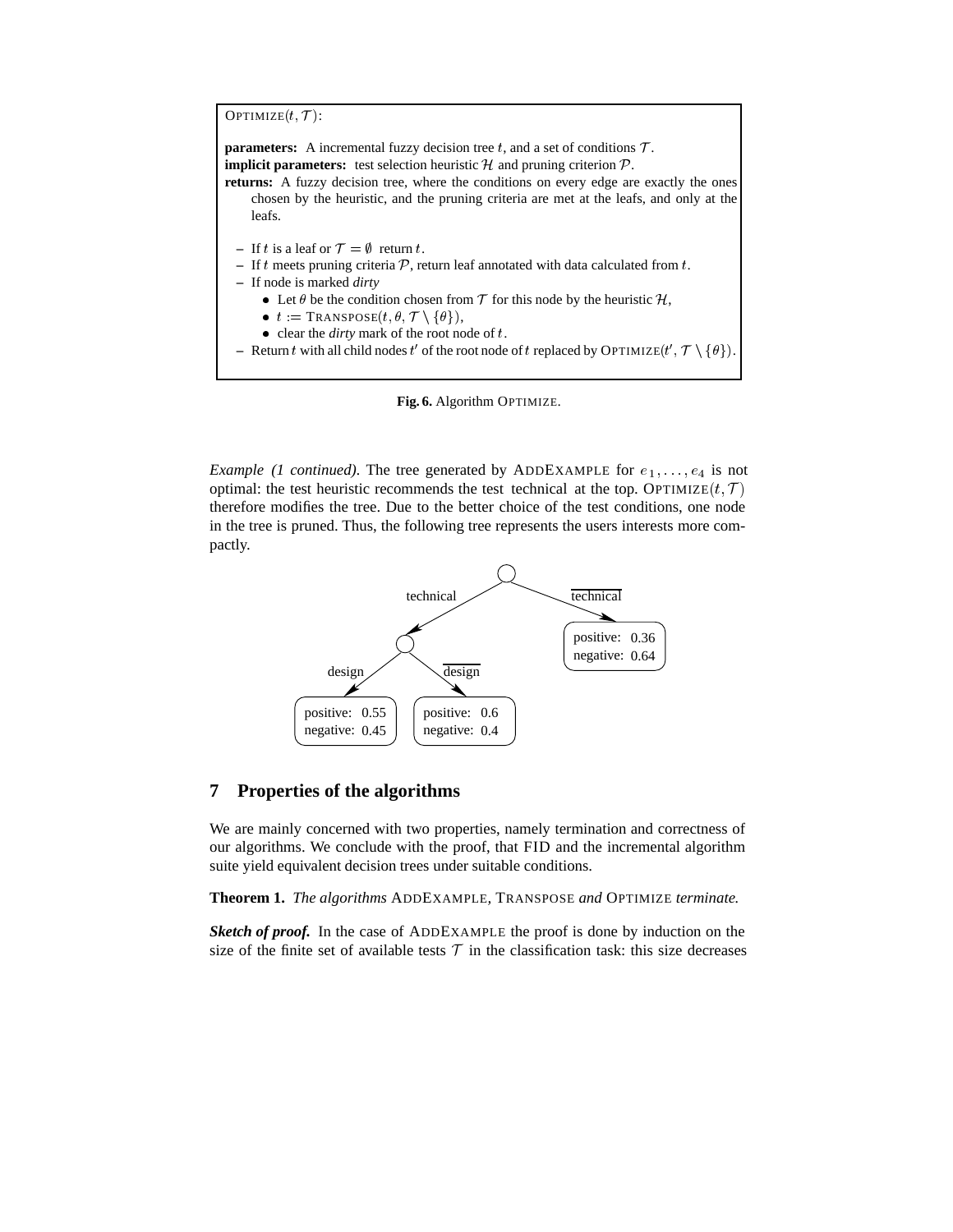on every recursive call. The termination of TRANSPOSE can be proven by induction on the tree height: each recursive call is done on a tree of decreased height. The proof of termination for OPTIMIZE is analogous to the proof of ADDEXAMPLE, but bases on the termination properties of the other algorithms.

The next step is to verify that the algorithms produce incremental fuzzy decision trees that correctly represent the set of training examples.

**Proposition 1.** *The algorithms* ADDEXAMPLE*,* TRANSPOSE *and* OPTIMIZE *are correct.*

The proof of this proposition involves a detailed discussion of the steps of all algorithms and the calls between the algorithms. Due to lack of space we cannot present details here.

Our intention for the use of the algorithm suite is the following. Suppose a tree  $t$  is constructed by adding examples with ADDEXAMPLE to an empty tree and optimizing it with OPTIMIZE. Then  $t$  should be equivalent to the tree  $t'$  generated by FID from the same set of examples in the sense that  $t$  has the same structure and carries all the labels of  $t'$ . This ensures that CLASSIFY yields the same results for both trees. Of course,  $t$ carries some more data on each node for bookkeeping reasons outlined in Section 6, but this does not need to concern us here, because these additional data are not used by CLASSIFY.

Because in most practical application of incremental algorithms one wants to interlace the classification of some examples and the addition of new training examples, we allow for optimization of the tree using OPTIMIZE in between calls to ADDEXAMPLE. Formally, this tree construction procedure is defined as follows:

**Definition 1.** *A tree is constructed and optimized from a sequence of examples*  $\langle e_1, e_2, \ldots, e_m \rangle$  *if it can be constructed by the following procedure:* 

- **–** *Initialize with an empty leaf.*
- $-$  *For each i* in  $\{1, \ldots, m\}$  *do:* 
	- ADDEXAMPLE $(t, e_i, 1, \chi, \mathcal{T})$
	- *Nondeterministically perform*  $t := \text{OPTIMIZE}(t, \mathcal{T})$ *.*
- $t := \text{OPTIMIZE}(t, \mathcal{T}).$

The learning scheme introduced in Section 5 is an instance of this definition.

Now we can proceed to our final theorem proving the equivalence of FID and our suite of algorithms with regard to the results.

**Theorem 2.** Let  $\chi$  be a classification function,  $\mathcal{T}$  a finite set of conditions and t a *tree constructed and optimized from a sequence of examples*  $\langle e_1, e_2, \ldots, e_m \rangle$ . Let  $\lambda =$  $\{(e_i, 1) \mid i = 1, \ldots, m\}$ . Then, t is equivalent to the tree constructed by FID  $(\lambda, \chi, \mathcal{T})$ .

*Sketch of proof.* It is easy to see that OPTIMIZE returns a tree in which every node is optimal, i.e. has the test condition chosen by the given heuristic. One can show by induction over the tree structure that for each node  $t$  we have that the subtree below t is equivalent to the result of FID  $(\lambda_t, \chi, \mathcal{T}_t)$ , where  $\lambda_t$  is defined in (1), and  $\mathcal{T}_t$  is  $\mathcal T$  reduced by the conditions that label the edges on the path from the tree root to  $t$ .

Thus, the whole tree is equivalent to FID  $(\lambda, \chi, \mathcal{T})$ .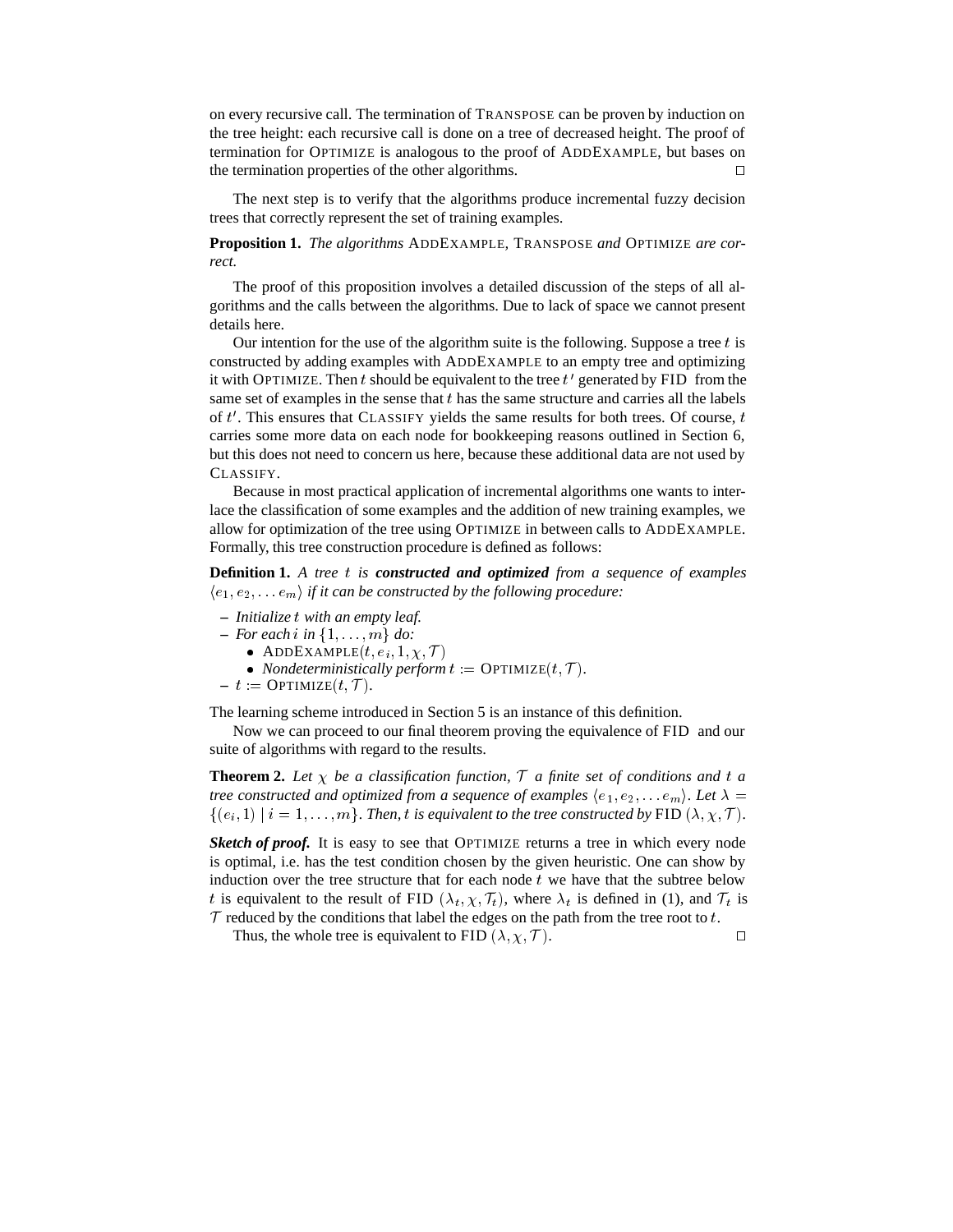

**Fig. 7.** Time behavior for our incremental algorithm in comparison to FID on the house votes database [1] (a), and simulated user behavior data (b). The diagram shows the computation time in seconds needed to learn the examples over the number of examples learned resp. classified.

### **8 Discussion**

In this paper we have presented a suite of algorithms for incremental induction of fuzzy decision trees. The full description and omitted proofs can be found in [5]. In fact, [5] generalizes the results presented in this paper in two aspects: Whereas we have used only binary tests in this article, non–binary tests are allowed, and methods for handling missing attributes are discussed. Furthermore, the handling of the bookkeeping data memorized at the nodes of the tree is presented in detail.

The algorithms presented here have been developed in our project to introduce personalization into a generic Web shop system. We started out from the approach of [6] to compose a web page by automatically arranged information items, like pictures, texts, or videos. These items can be collapsed / decollapsed by user actions, providing both means to adapt the web page to user preferences, as well as means to implicitly collect data about these preferences: we take the action of collapsing resp. decollapsing as an indication of negative resp. positive interest. When the user accesses a new web page, the interest of the user in the items of that page is predicted by a learning algorithm on the basis of the previous interest indications of the user and attributes the shop operator gave each item. The states of the items are then chosen accordingly.

Using a learning algorithm in classical logic, this was implemented into the hybris jakarta e-Commerce solution [2]. However, it quickly became apparent that classical logic is too inflexible for that purpose, because simple yes/no indications whether an item has a feature are often counter–intuitive. So a solution based on the fuzzy logic learning algorithm FID was implemented. To improve performance we have been developing the presented incremental algorithm suite.

In comparison to FID the incremental algorithm has the advantage that the already learned examples do not necessarily have to be reconsidered when updating the tree. On the other hand there is a considerable amount of additional bookkeeping as discussed in Section 6. It is not too difficult to construct an example showing that in the worst case